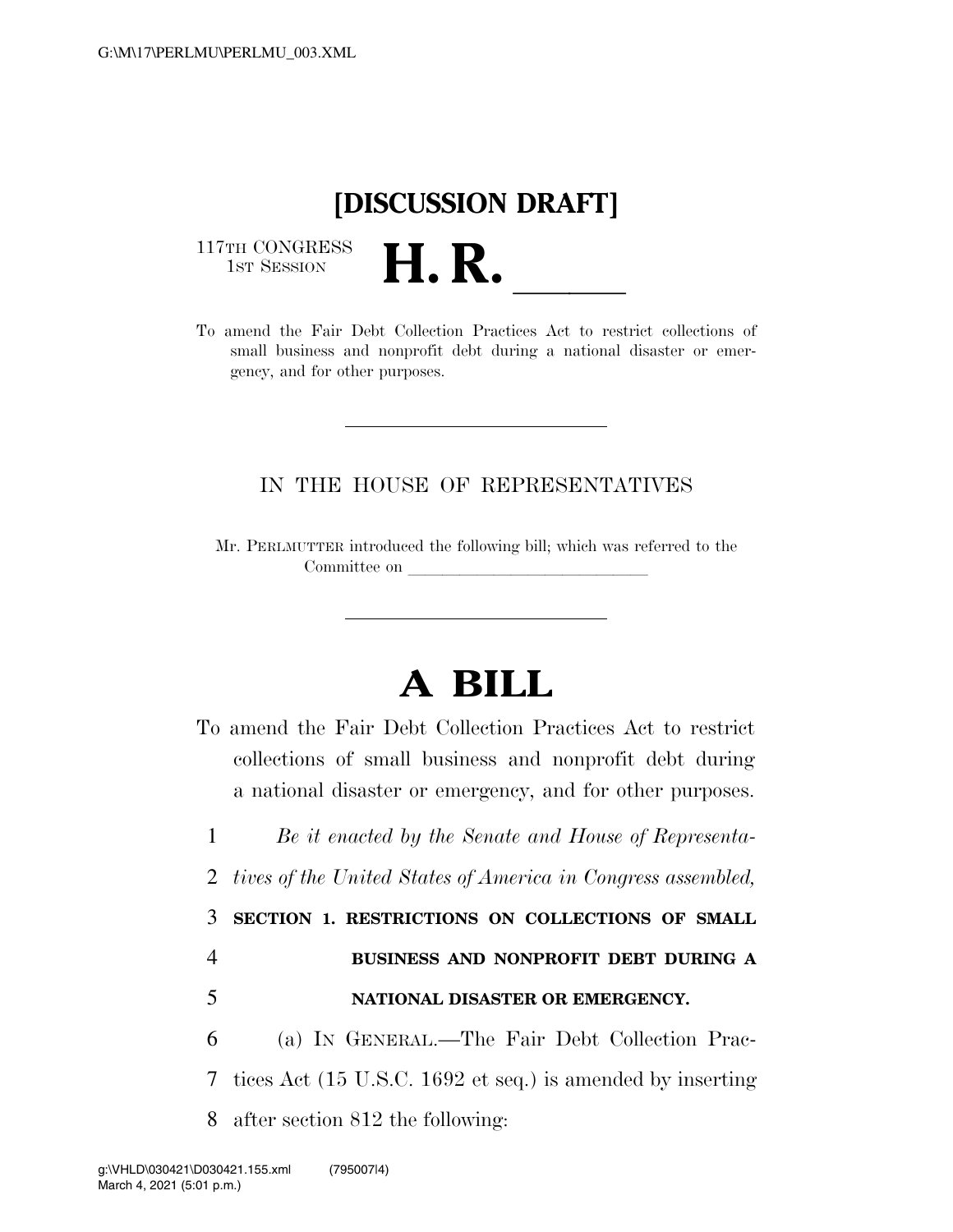| $\mathbf{1}$   | "§812A. Restrictions on collections of small business |
|----------------|-------------------------------------------------------|
| $\overline{2}$ | and nonprofit debt during a national dis-             |
| 3              | aster or emergency                                    |
| $\overline{4}$ | "(a) DEFINITIONS.—In this section:                    |
| 5              | "(1) COVERED PERIOD.—The term 'covered pe-            |
| 6              | riod' means the period beginning on the date of en-   |
| 7              | actment of this section and ending 120 days after     |
| 8              | the end of the incident period for the emergency de-  |
| 9              | clared on March 13, 2020, by the President under      |
| 10             | section 501 of the Robert T. Stafford Disaster Relief |
| 11             | and Emergency Assistance Act (42 U.S.C. 4121 et       |
| 12             | seq.) relating to the Coronavirus Disease 2019        |
| 13             | $(COVID-19)$ pandemic.                                |
| 14             | "(2) CREDITOR.—The term 'creditor' means              |
| 15             | any person-                                           |
| 16             | $\lq\lq$ who offers or extends credit creating        |
| 17             | a debt or to whom a debt is owed; or                  |
| 18             | $\lq\lq (B)$ to whom any obligation for payment       |
| 19             | is owed.                                              |
| 20             | "(3) DEBT.—The term 'debt'—                           |
| 21             | "(A) means any obligation or alleged obli-            |
| 22             | gation that is or during the covered period be-       |
| 23             | comes past due, other than an obligation aris-        |
| 24             | ing out of a credit agreement entered into after      |
| 25             | the effective date of this section, that arises out   |
| 26             | of a transaction with a consumer; and                 |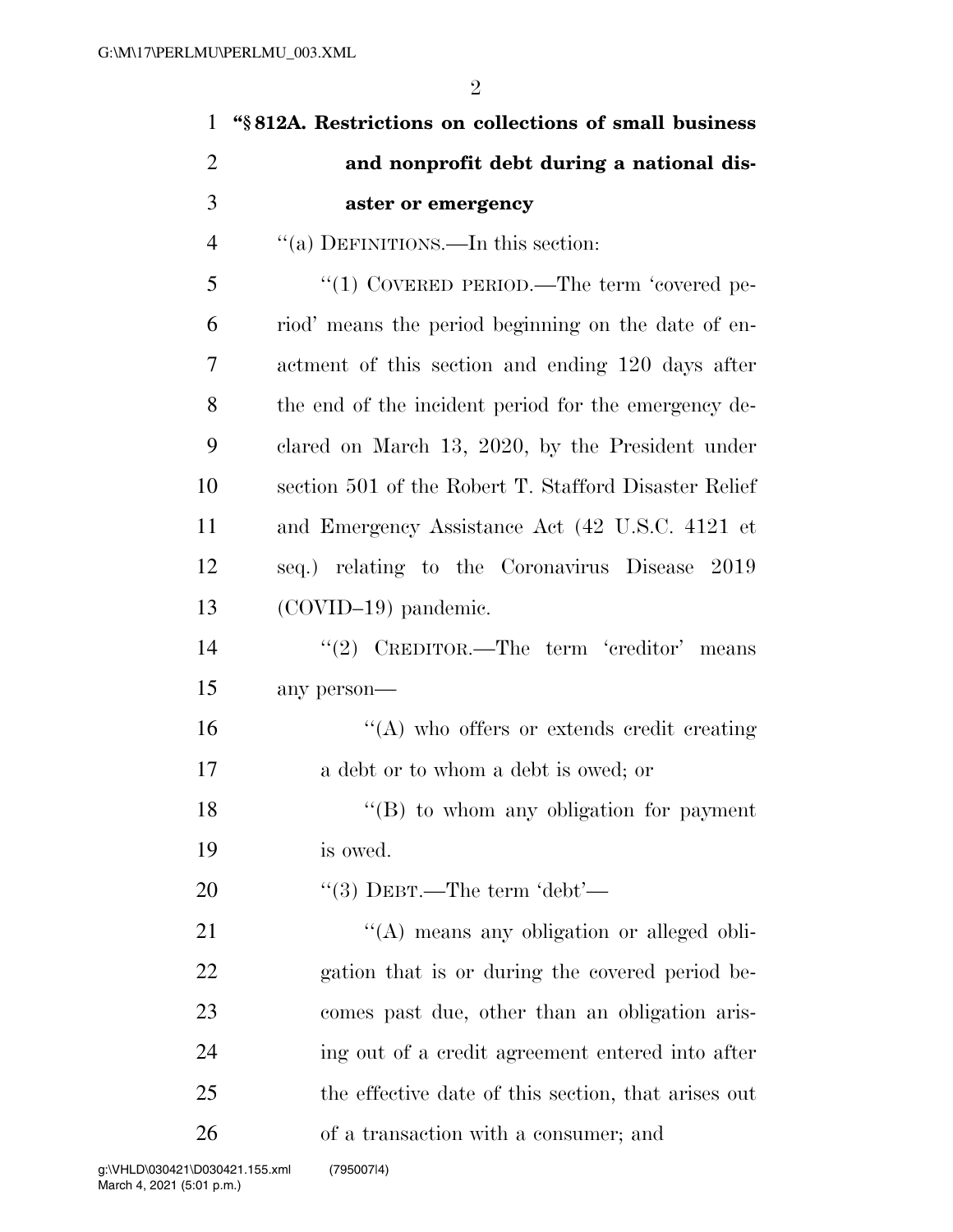1 ''(B) does not include a mortgage loan. 2 "(4) DEBT COLLECTOR.—The term 'debt col- lector' means a creditor and any other person or en- tity that engages in the collection of debt, including the Federal Government and a State government, ir- respective of whether the applicable debt is allegedly owed to or assigned to such creditor, person, or enti- ty. 9 "(5) MORTGAGE LOAN.—The term 'mortgage loan' means a Federally backed mortgage loan (as defined under section 4022 of the CARES Act) and a Federally backed multifamily mortgage loan (as defined under section 4023 of the CARES Act).  $(1)$  NONPROFIT ORGANIZATION. The term 'nonprofit organization' means an organization that 16 is described in section  $501(c)(3)$  of the Internal Rev- enue Code of 1986 and that is exempt from taxation under section 501(a) of such Code. 19 "(2) SMALL BUSINESS.—The term 'small busi- ness' has the meaning given the term 'small business concern' under section 3 of the Small Business Act (15 U.S.C. 632). 23 "(b) PROHIBITIONS.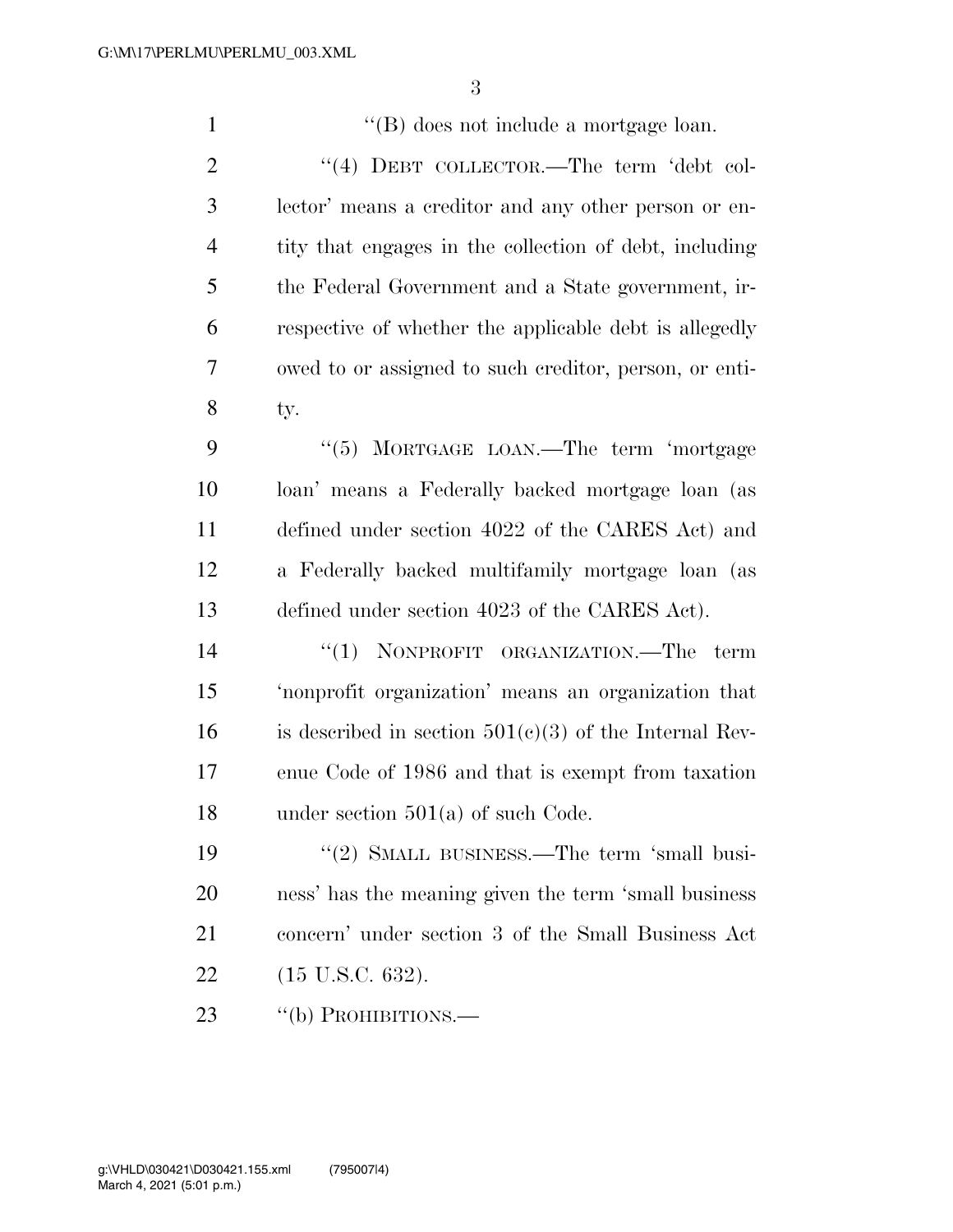| $\mathbf{1}$   | $\lq(1)$ In GENERAL.—Notwithstanding any other         |
|----------------|--------------------------------------------------------|
| $\overline{2}$ | provision of law, no debt collector may, during a cov- |
| 3              | ered period—                                           |
| $\overline{4}$ | $\lq\lq$ enforce a security interest securing a        |
| 5              | debt through repossession, limitation of use, or       |
| 6              | foreclosure;                                           |
| $\overline{7}$ | $\lq\lq (B)$ take or threaten to take any action to    |
| 8              | deprive an individual of their liberty as a result     |
| 9              | of nonpayment of or nonappearance at any               |
| 10             | hearing relating to an obligation owed by a            |
| 11             | small business or nonprofit organization;              |
| 12             | $\lq\lq$ collect any debt, by way of garnish-          |
| 13             | ment, attachment, assignment, deduction, off-          |
| 14             | set, or other seizure, from—                           |
| 15             | "(i) wages, income, benefits, bank,                    |
| 16             | prepaid or other asset accounts; or                    |
| 17             | "(ii) any assets of, or other amounts                  |
| 18             | due to, a small business or nonprofit orga-            |
| 19             | nization;                                              |
| 20             | $\lq\lq$ (D) commence or continue an action to         |
| 21             | evict a small business or nonprofit organization       |
| 22             | from real or personal property for nonpayment;         |
| 23             | $\lq\lq(E)$ disconnect or terminate service from       |
| 24             | a utility service, including electricity, natural      |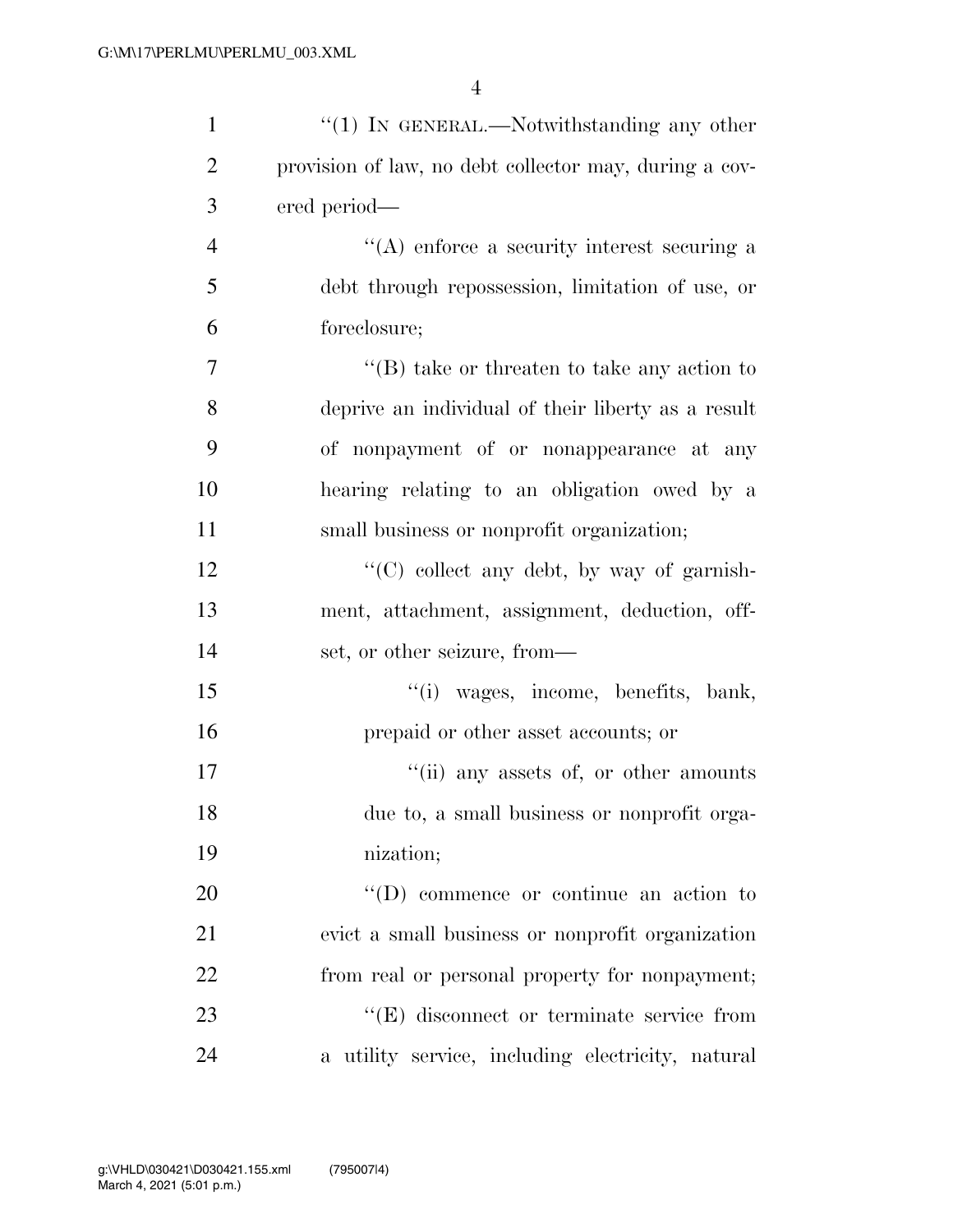| $\mathbf{1}$   | gas, telecommunications or broadband, water,                 |
|----------------|--------------------------------------------------------------|
| $\overline{2}$ | or sewer, for nonpayment; or                                 |
| 3              | "(F) threaten to take any of the foregoing                   |
| 4              | actions.                                                     |
| 5              | "(2) RULE OF CONSTRUCTION.—Nothing in                        |
| 6              | this section may be construed to prohibit a small            |
| 7              | business or nonprofit organization from voluntarily          |
| 8              | paying, in whole or in part, a debt.                         |
| 9              | "(c) LIMITATION ON FEES AND INTEREST.—After                  |
| 10             | the expiration of a covered period, a debt collector may     |
| 11             | not add to any past due debt any interest on unpaid inter-   |
| 12             | est, higher rate of interest triggered by the nonpayment     |
| 13             | of the debt, or fee triggered prior to the expiration of the |
| 14             | covered period by the nonpayment of the debt.                |
| 15             | "(e) VIOLATIONS.—Any person or government entity             |
| 16             | that violates this section shall be liable to the applicable |
| 17             | small business or nonprofit organization as provided under   |
| 18             | section 813, except that, for purposes of applying section   |
| 19             | $813-$                                                       |
| 20             | $\lq(1)$ such person or government entity shall be           |
| 21             | deemed a debt collector, as such term is defined for         |
| 22             | purposes of section 813; and                                 |
| 23             | $\lq(2)$ such small business or nonprofit organiza-          |
| 24             | tion shall be deemed a consumer, as such term is de-         |

25 fined for purposes of section 813.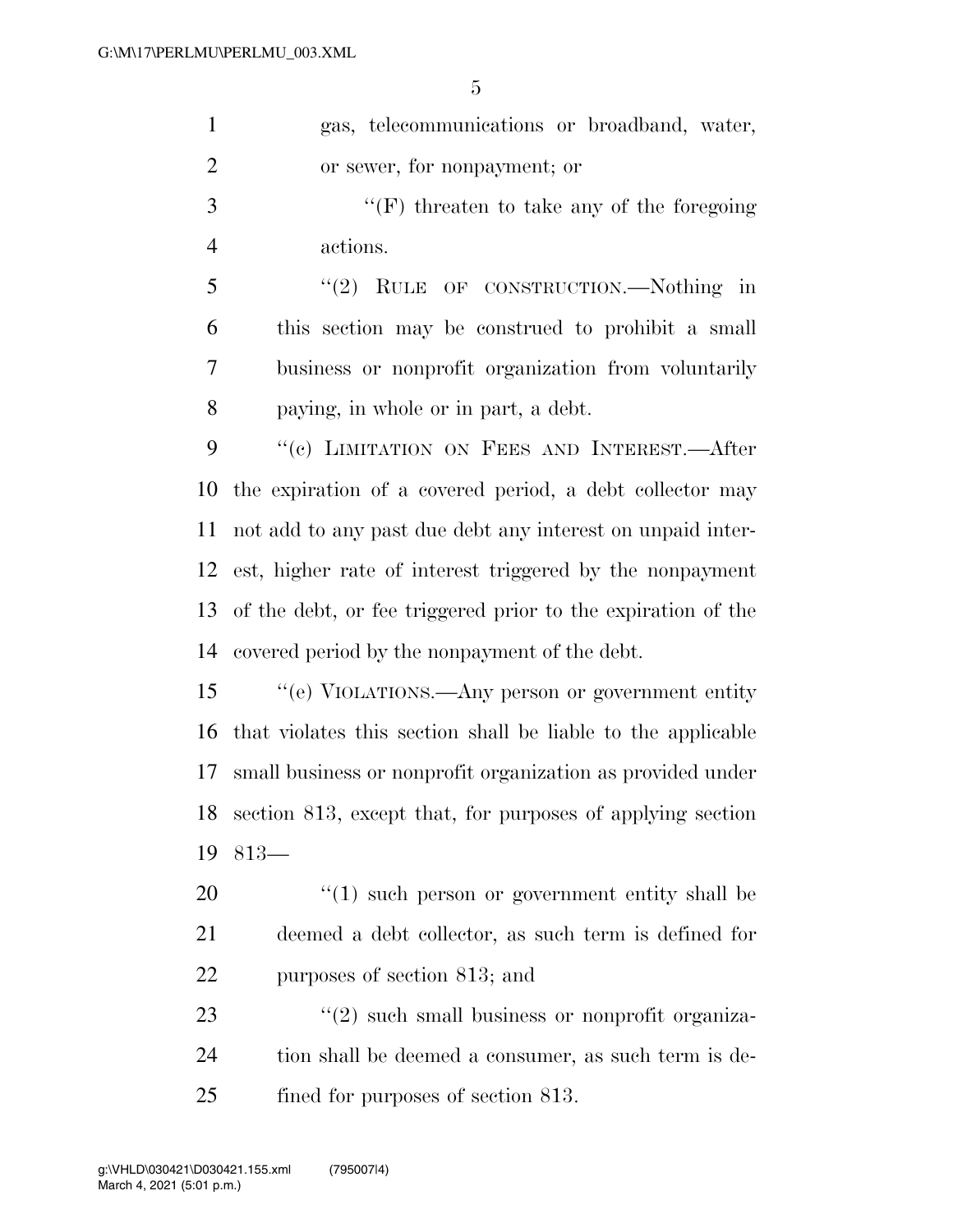''(f) TOLLING.—Any applicable time limitations for exercising an action prohibited under subsection (b) shall be tolled during a covered period.

 ''(g) PREDISPUTE ARBITRATION AGREEMENTS.— Notwithstanding any other provision of law, no predispute arbitration agreement or predispute joint-action waiver shall be valid or enforceable with respect to a dispute brought under this section, including a dispute as to the applicability of this section, which shall be determined under Federal law.''.

 (b) CLERICAL AMENDMENT.—The table of contents for the Fair Debt Collection Practices Act is amended by inserting after the item relating to section 812 the fol-lowing:

''812A. Restrictions on collections of small business and nonprofit debt during a national disaster or emergency.''.

 **SEC. 2. REPAYMENT PERIOD AND FORBEARANCE FOR SMALL BUSINESSES AND NONPROFIT ORGA-NIZATIONS.** 

 Section 812A of the Fair Debt Collection Practices Act (15 U.S.C. 1692 et seq.), as added by section 1, is amended—

 (1) by inserting after subsection (c) the fol-lowing: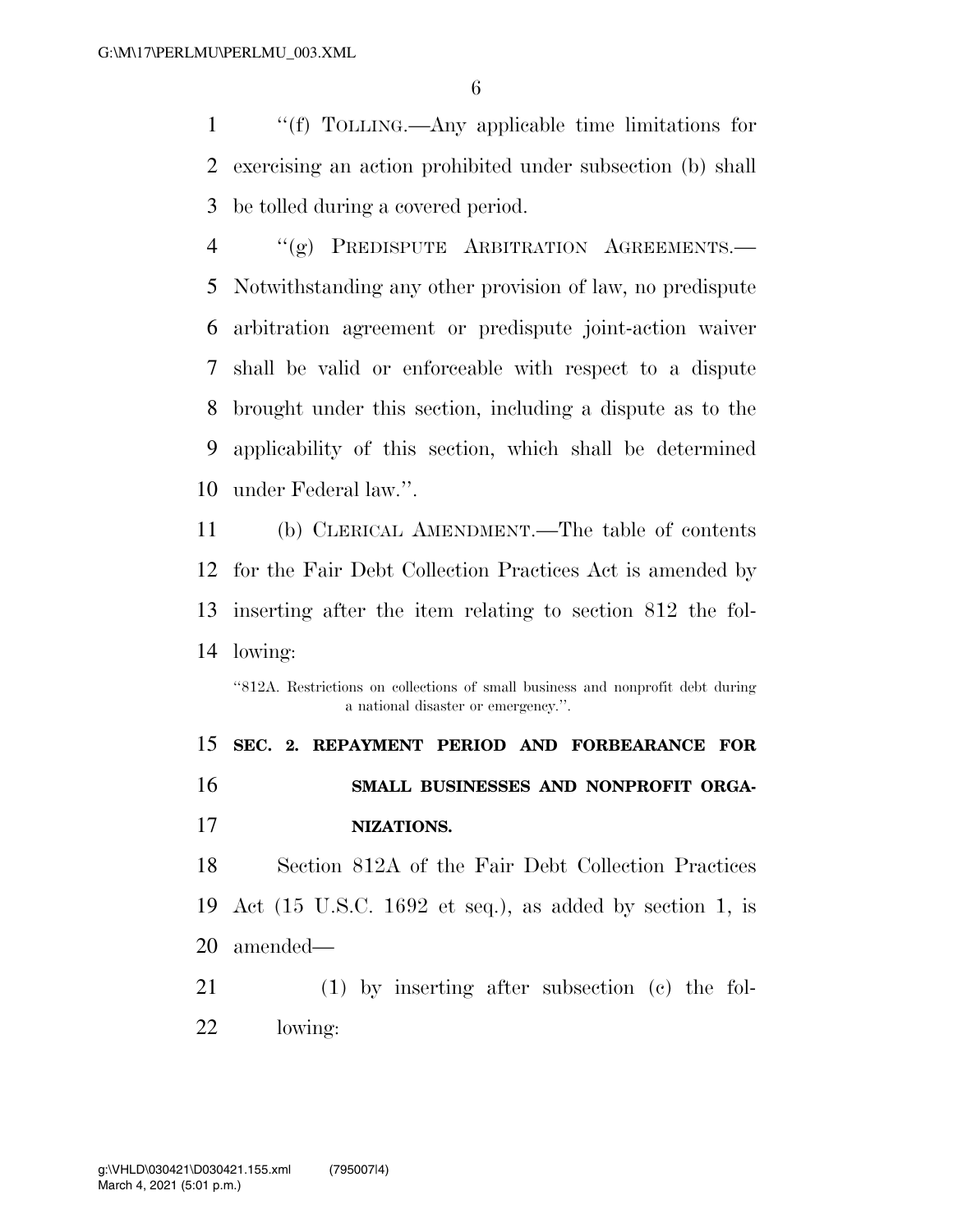| $\mathbf{1}$   | "(d) REPAYMENT PERIOD.—After the expiration of           |
|----------------|----------------------------------------------------------|
| 2              | a covered period, a debt collector shall comply with the |
| 3              | following:                                               |
| $\overline{4}$ | "(1) DEBT ARISING FROM CREDIT WITH A DE-                 |
| 5              | FINED PAYMENT PERIOD.—For any debt arising               |
| 6              | from credit with a defined term, the debt collector      |
| 7              | shall extend the time period to repay any past due       |
| 8              | balance of the debt by—                                  |
| 9              | $\lq\lq$ (A) 1 payment period for each payment           |
| 10             | that a small business or nonprofit organization          |
| 11             | missed during the covered period, with the pay-          |
| 12             | ments due in the same amounts and at the                 |
| 13             | same intervals as the pre-existing payment               |
| 14             | schedule; and                                            |
| 15             | $\lq\lq (B)$ 1 payment period in addition to the         |
| 16             | payment periods described under subparagraph             |
| 17             | (A).                                                     |
| 18             | "(2) DEBT ARISING FROM AN OPEN END CRED-                 |
| 19             | IT PLAN.—For debt arising from an open end credit        |
| 20             | plan, as defined in section 103 of the Truth in          |
| 21             | Lending Act (15 U.S.C. 1602), the debt collector         |
| 22             | shall allow the small business or nonprofit organiza-    |
| 23             | tion to repay the past-due balance in a manner that      |
| 24             | does not exceed the amounts permitted by the meth-       |
| 25             | ods described in section $171(c)$ of the Truth in        |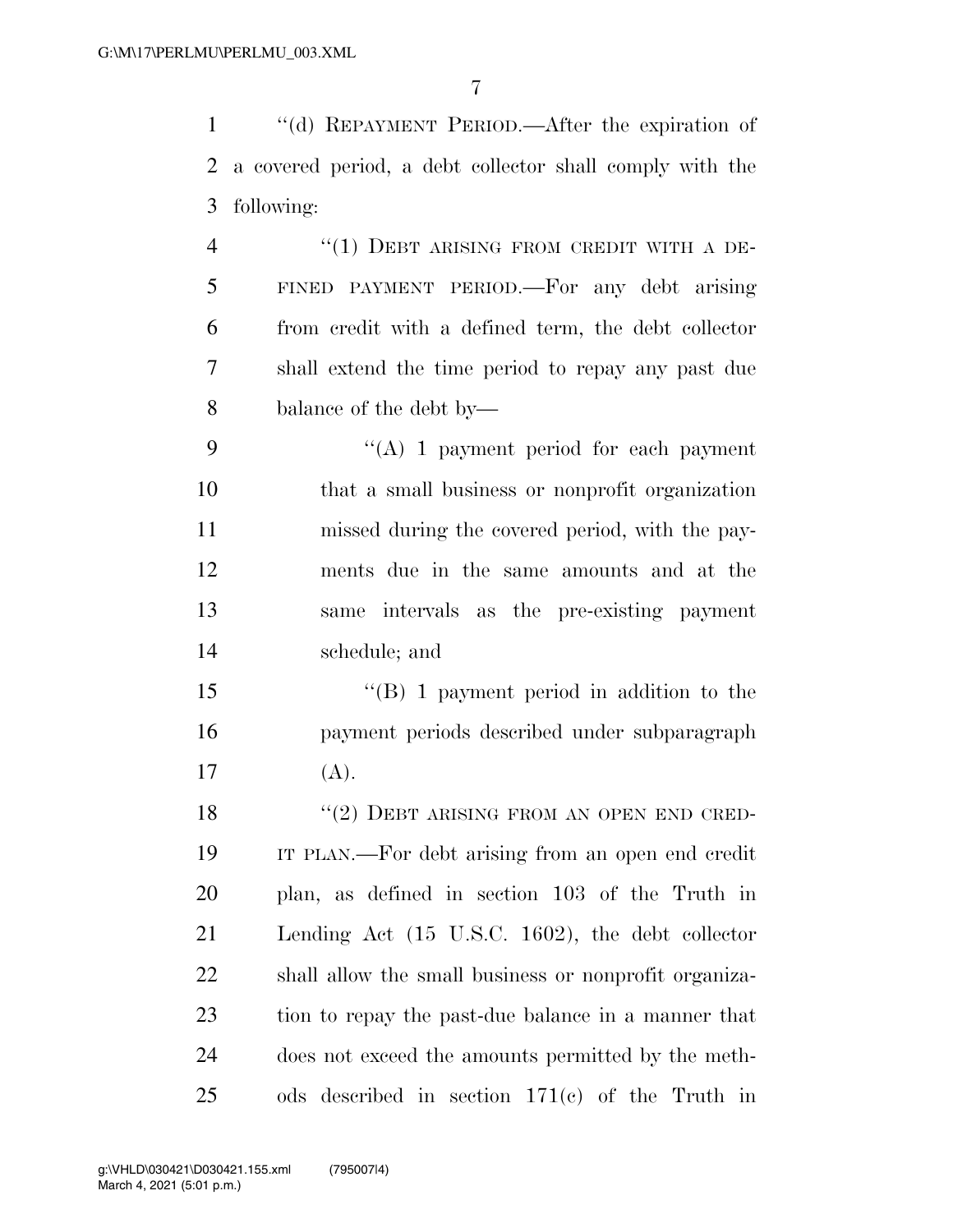| $\mathbf{1}$   | Lending Act $(15 \text{ U.S.C. } 1666\text{i}-1(c))$ and regulations |
|----------------|----------------------------------------------------------------------|
| $\overline{2}$ | promulgated under that section.                                      |
| 3              | $``(3)$ DEBT ARISING FROM OTHER CREDIT.—                             |
| $\overline{4}$ | "(A) IN GENERAL.—For debt not de-                                    |
| 5              | scribed under paragraph $(2)$ or $(3)$ , the debt                    |
| 6              | collector shall—                                                     |
| $\overline{7}$ | "(i) allow the small business or non-                                |
| 8              | profit organization to repay the past-due                            |
| 9              | balance of the debt in substantially equal                           |
| 10             | payments over time; and                                              |
| 11             | "(ii) provide the small business or                                  |
| 12             | nonprofit organization with—                                         |
| 13             | $\lq\lq$ (I) for past due balances of                                |
| 14             | $$2,000$ or less, 12 months to repay, or                             |
| 15             | such longer period as the debt col-                                  |
| 16             | lector may allow;                                                    |
| 17             | $\lq\lq$ (II) for past due balances be-                              |
| 18             | tween $$2,001$ and $$5,000, 24$ months                               |
| 19             | to repay, or such longer period as the                               |
| 20             | debt collector may allow; or                                         |
| 21             | "(III) for past due balances                                         |
| 22             | greater than $$5,000$ , 36 months to                                 |
| 23             | repay, or such longer period as the                                  |
| 24             | debt collector may allow.                                            |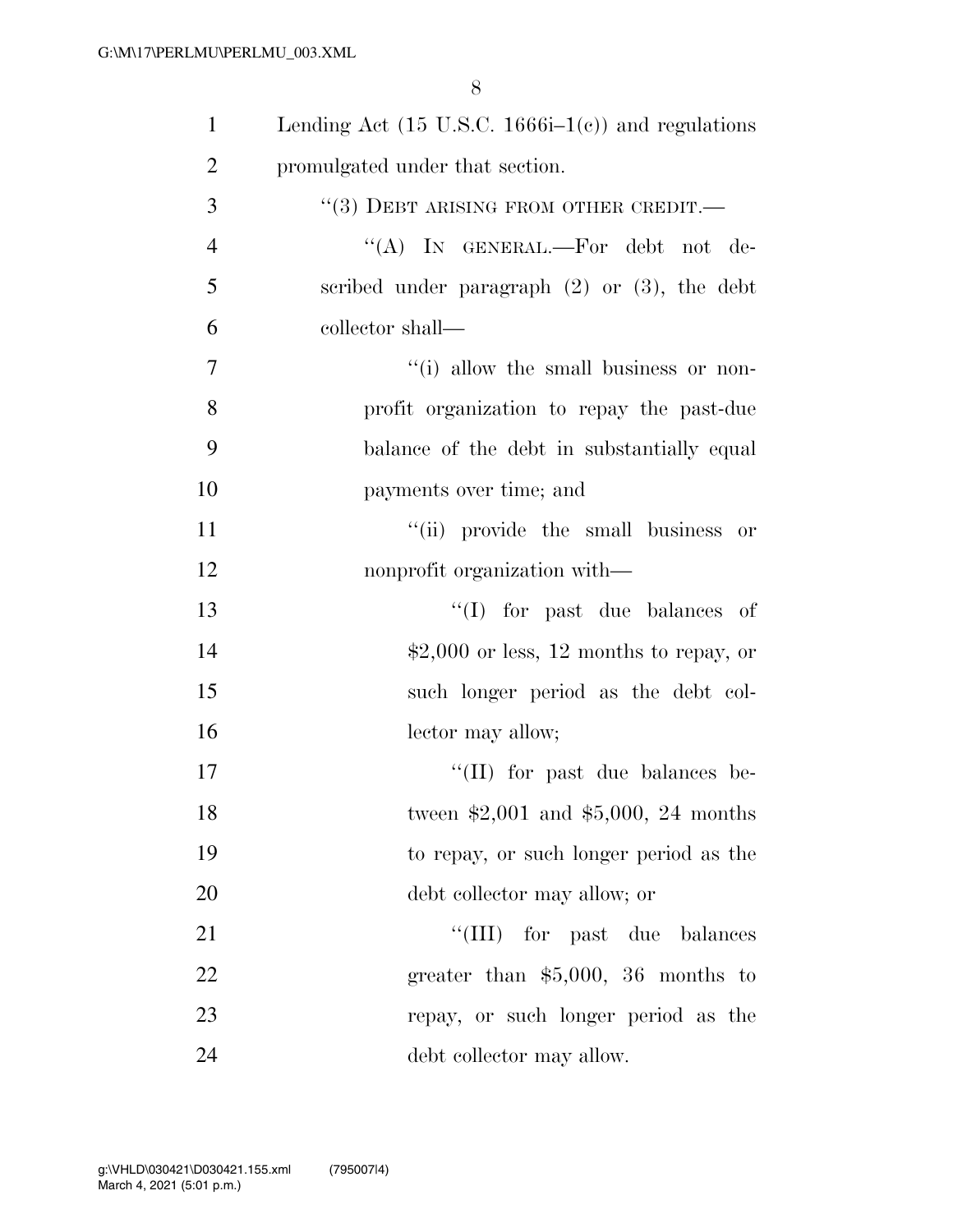| $\mathbf{1}$   | "(B) ADDITIONAL PROTECTIONS.—The Di-                   |
|----------------|--------------------------------------------------------|
| $\overline{2}$ | rector of the Bureau may issue rules to provide        |
| 3              | greater repayment protections to small busi-           |
| $\overline{4}$ | nesses and nonprofit organizations with debts          |
| 5              | described under subparagraph $(A)$ .                   |
| 6              | "(C) RELATION TO STATE LAW.—This                       |
| 7              | paragraph shall not preempt any State law that         |
| 8              | provides for greater small business or nonprofit       |
| 9              | organization protections than this paragraph.";        |
| 10             | and                                                    |
| 11             | $(2)$ by adding at the end the following:              |
| 12             | "(h) FORBEARANCE FOR AFFECTED SMALL BUSI-              |
| 13             | NESSES AND NONPROFIT ORGANIZATIONS.                    |
| 14             | "(1) FORBEARANCE PROGRAM.—Each debt col-               |
| 15             | lector that makes use of the credit facility described |
| 16             | in paragraph (4) shall establish a forbearance pro-    |
| 17             | gram for debts available during the covered period.    |
| 18             | $(2)$ AUTOMATIC GRANT OF FORBEARANCE                   |
| 19             | UPON REQUEST.—Under a forbearance program re-          |
| 20             | quired under paragraph (1), upon the request of a      |
| 21             | small business or nonprofit organization experi-       |
| 22             | encing a financial hardship due, directly or indi-     |
| 23             | rectly, to COVID-19, the debt collector shall grant    |
| 24             | a forbearance on payment of debt for such time as      |
| 25             | needed until the end of the covered period, with no    |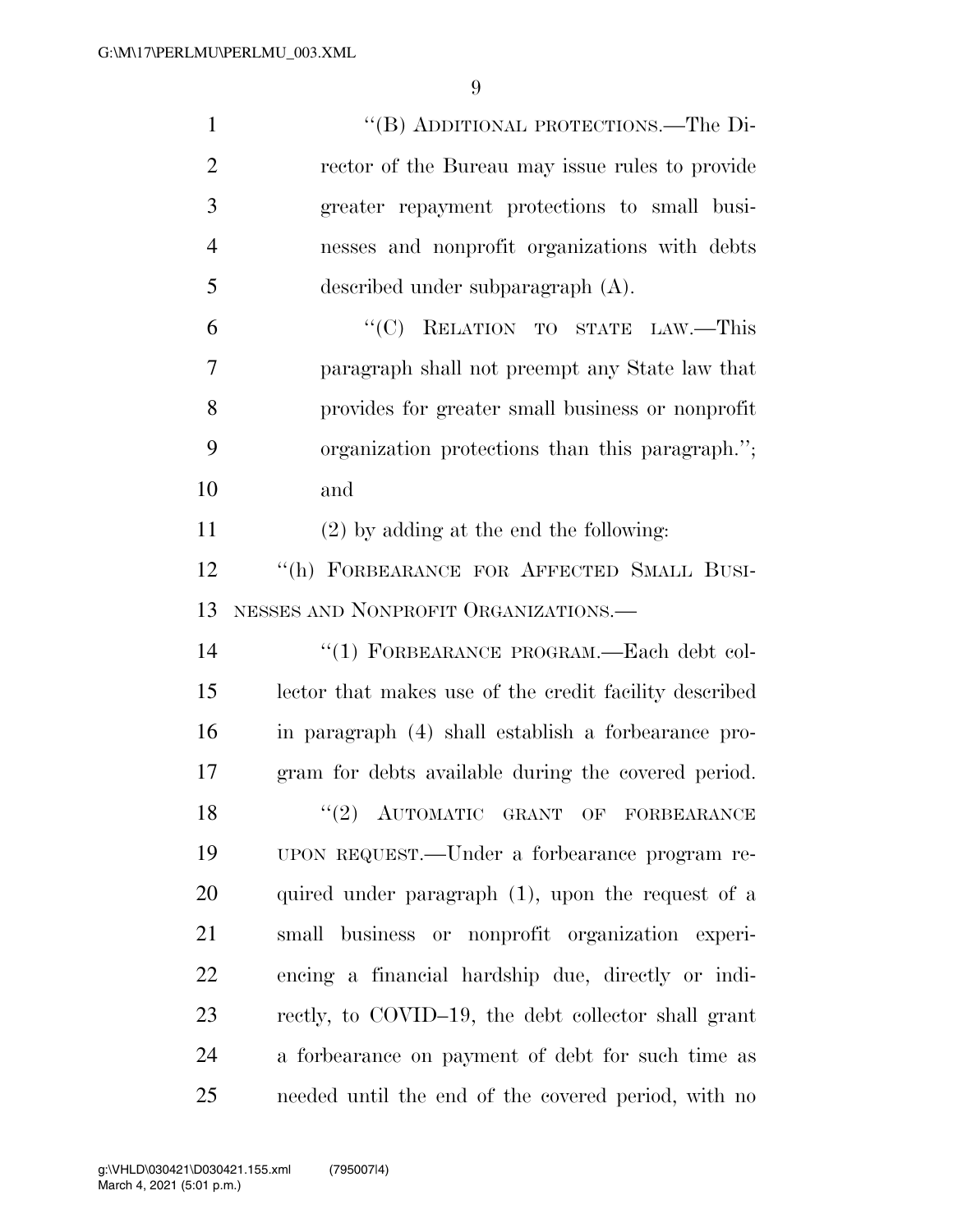| $\mathbf{1}$   | additional documentation required other than the        |
|----------------|---------------------------------------------------------|
| $\overline{2}$ | small business or nonprofit organization's attestation  |
| 3              | to a financial hardship caused by COVID-19 and          |
| $\overline{4}$ | with no fees, penalties, or interest (beyond the        |
| 5              | amounts scheduled or calculated as if the borrower      |
| 6              | made all contractual payments on time and in full       |
| 7              | under the terms of the loan contract) charged to the    |
| 8              | borrower in connection with the forbearance.            |
| 9              | EXCEPTION FOR CERTAIN<br>(3)<br>MORTGAGE                |
| 10             | LOANS SUBJECT TO THE CARES ACT.-This sub-               |
| 11             | section shall not apply to a mortgage loan subject to   |
| 12             | section 4022 or 4023 of the CARES Act.".                |
|                |                                                         |
| 13             | SEC. 3. CREDIT FACILITY.                                |
| 14             | Section 812A(h) of the Fair Debt Collection Prac-       |
| 15             | tices Act (15 U.S.C. 1692 et seq.), as added by section |
| 16             | 2, is amended by adding at the end the following:       |
| 17             | "(4) CREDIT FACILITY.—The Board of Gov-                 |
| 18             | ernors of the Federal Reserve System shall-             |
| 19             | "(A) establish a facility, using amounts                |
| 20             | made available under section $4003(b)(4)$ of the        |
| 21             | CARES Act $(15 \text{ U.S.C. } 9042(b)(4))$ , to make   |
| 22             | long-term, low-cost loans to debt collectors to         |
| 23             | temporarily compensate such debt collectors for         |